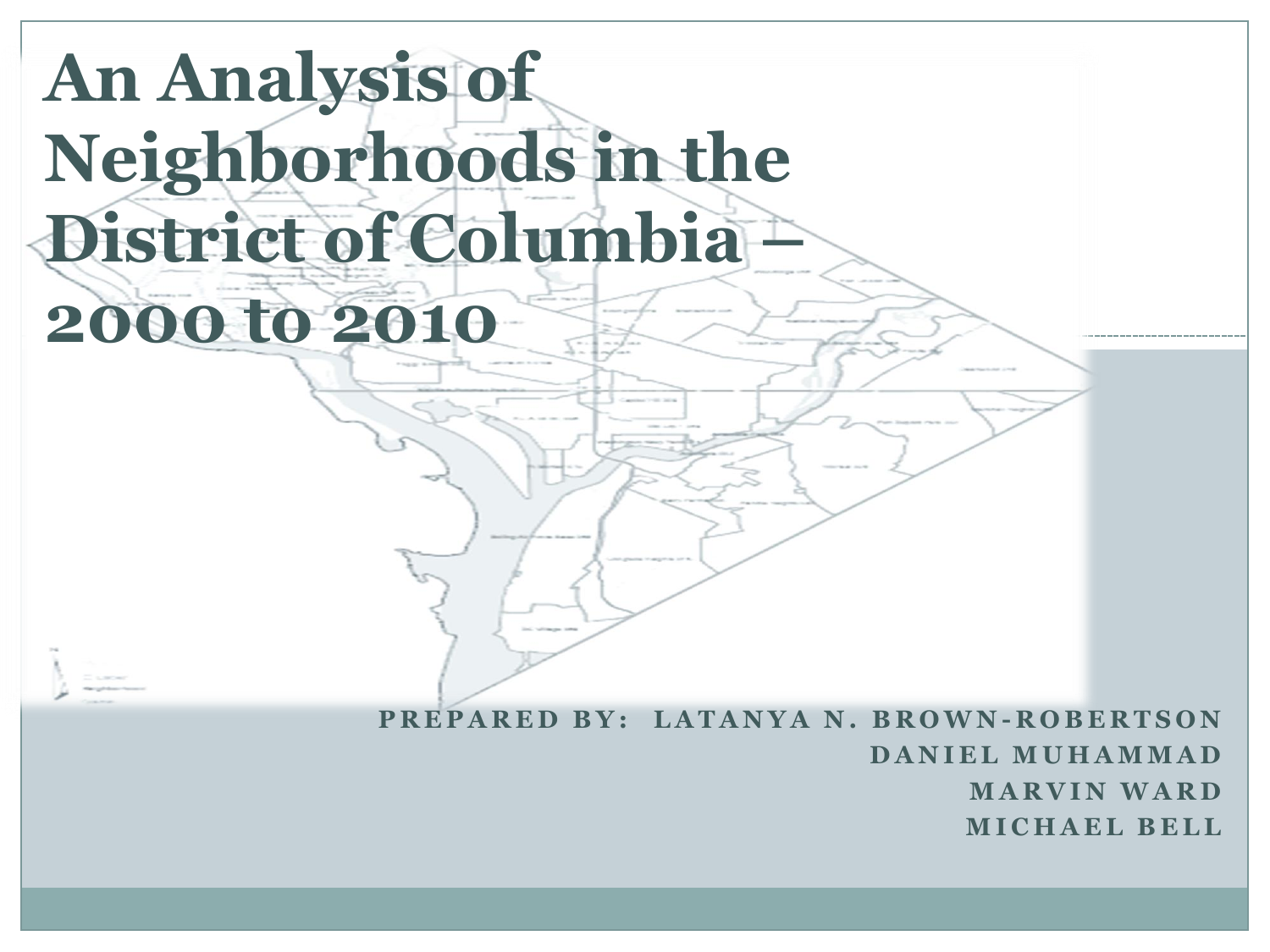#### Purpose of the Paper

## To identify the District's key demographic and economic trends and dynamics in the 2000s, from a neighborhood perspective.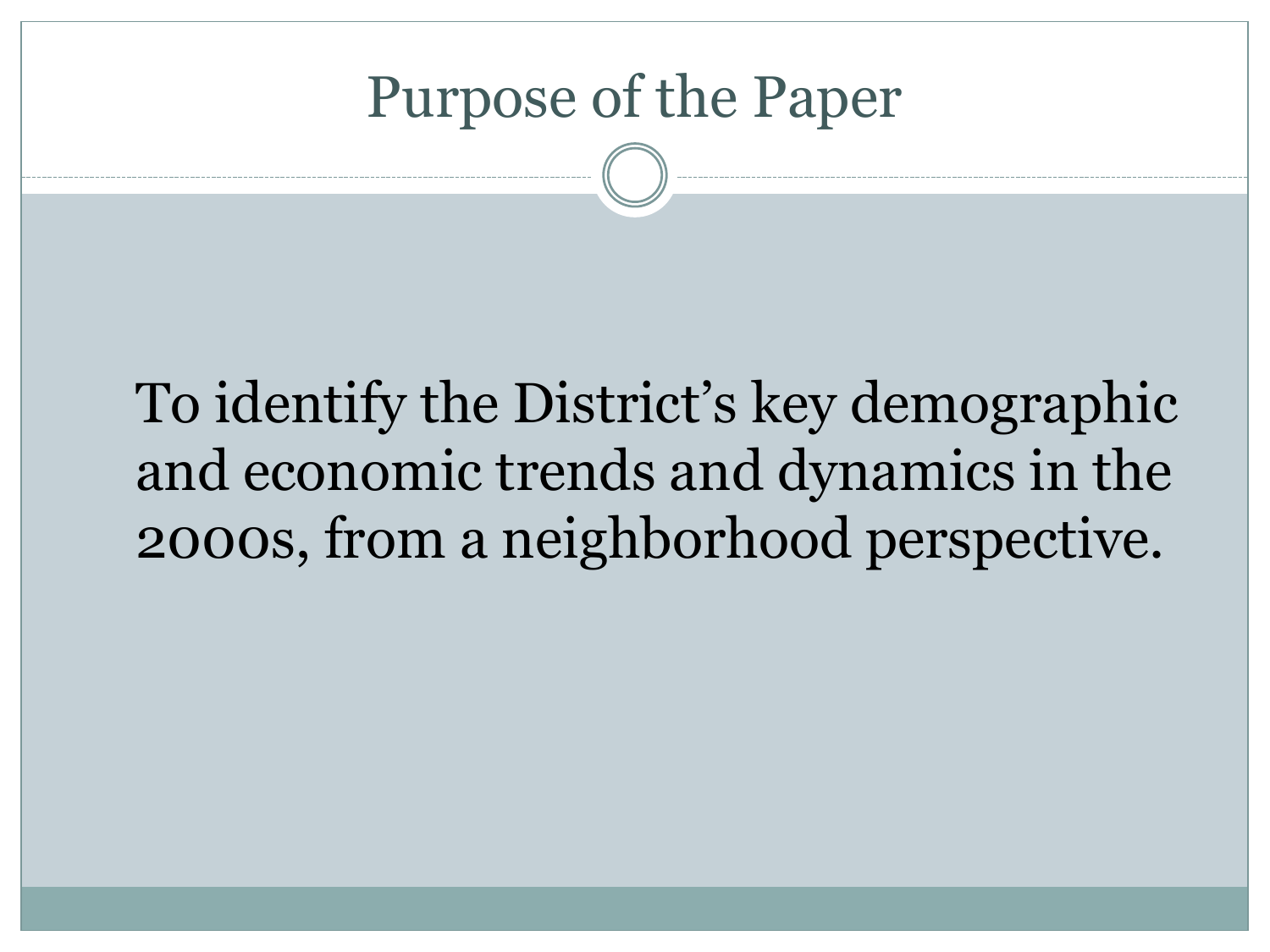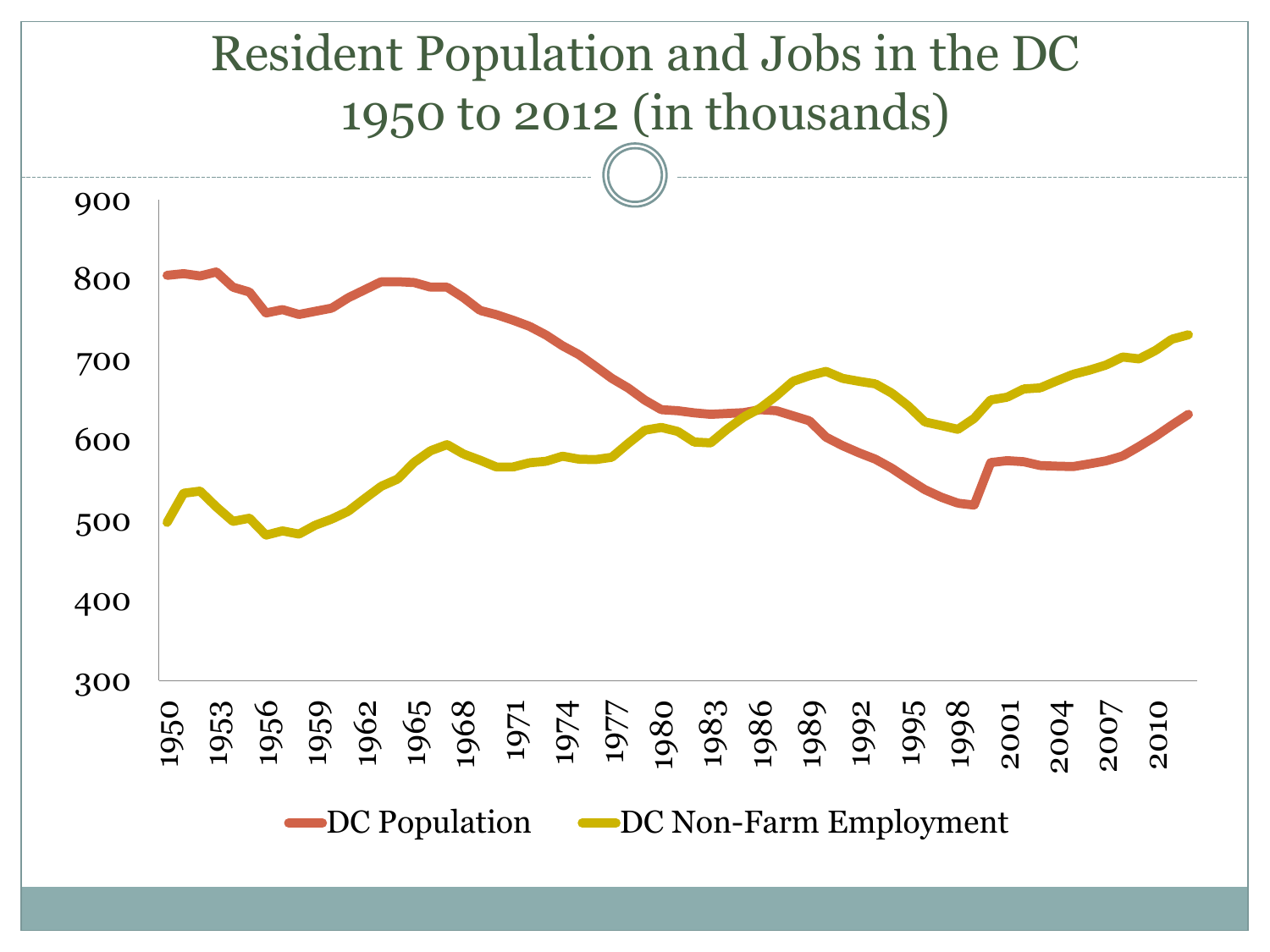#### **Overview**

- Define transitioning neighborhoods.
- Identify transitioning neighborhoods in D.C.
- Identify key demographic and economic changes, which occurred in the transitioning neighborhoods.
- Assess the major aspects of interplay between the District's tax policy and the new demographics.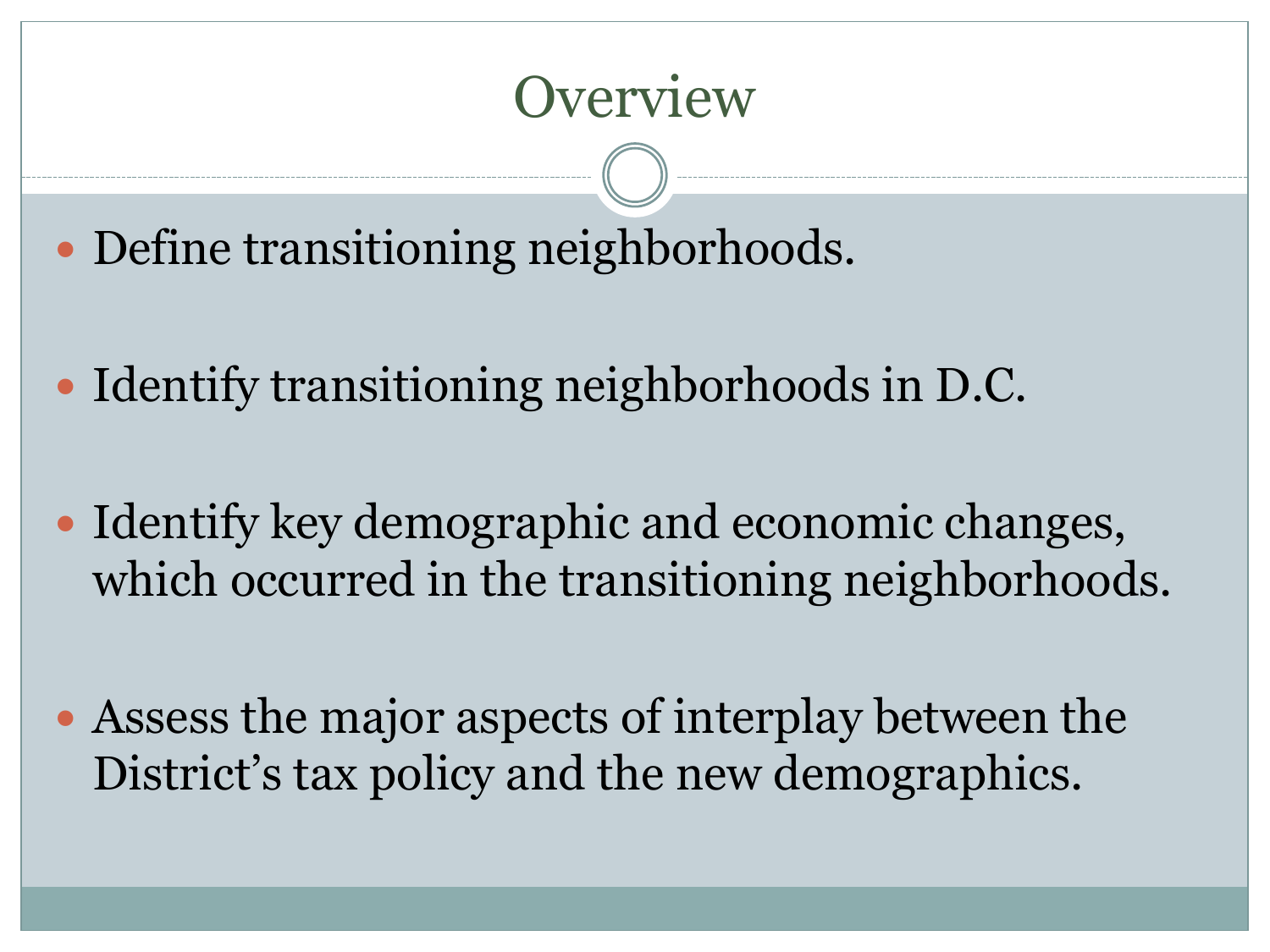## Defining Transitioning Neighborhoods

- The method employed the following criteria:
	- 1. In 2001, if the neighborhood has a median property and federal adjusted gross income values below the respective citywide medians.

2. And from this subset of neighborhoods, identify which of these grew faster (in median property and income values) than the relative income and home values in the city.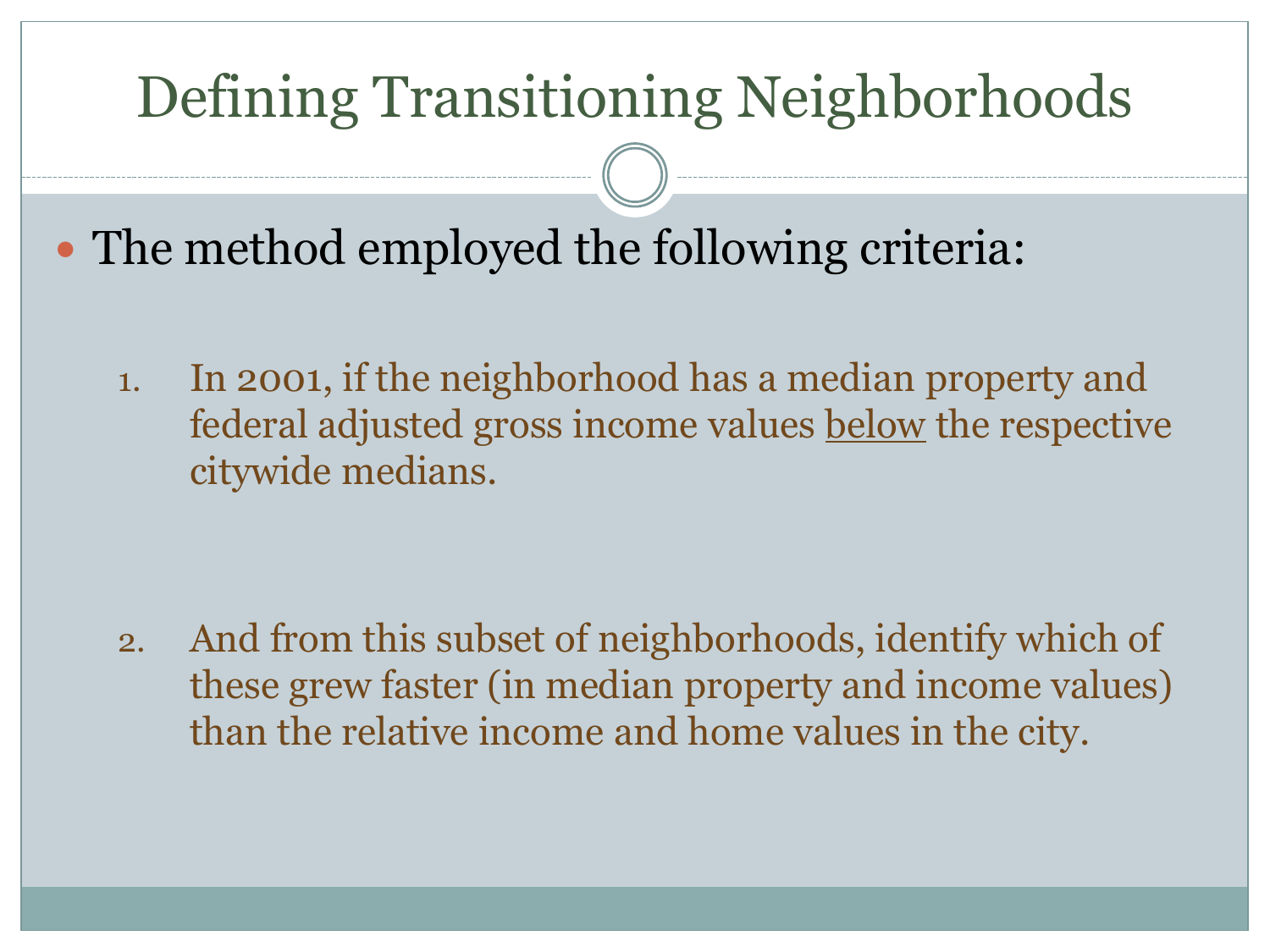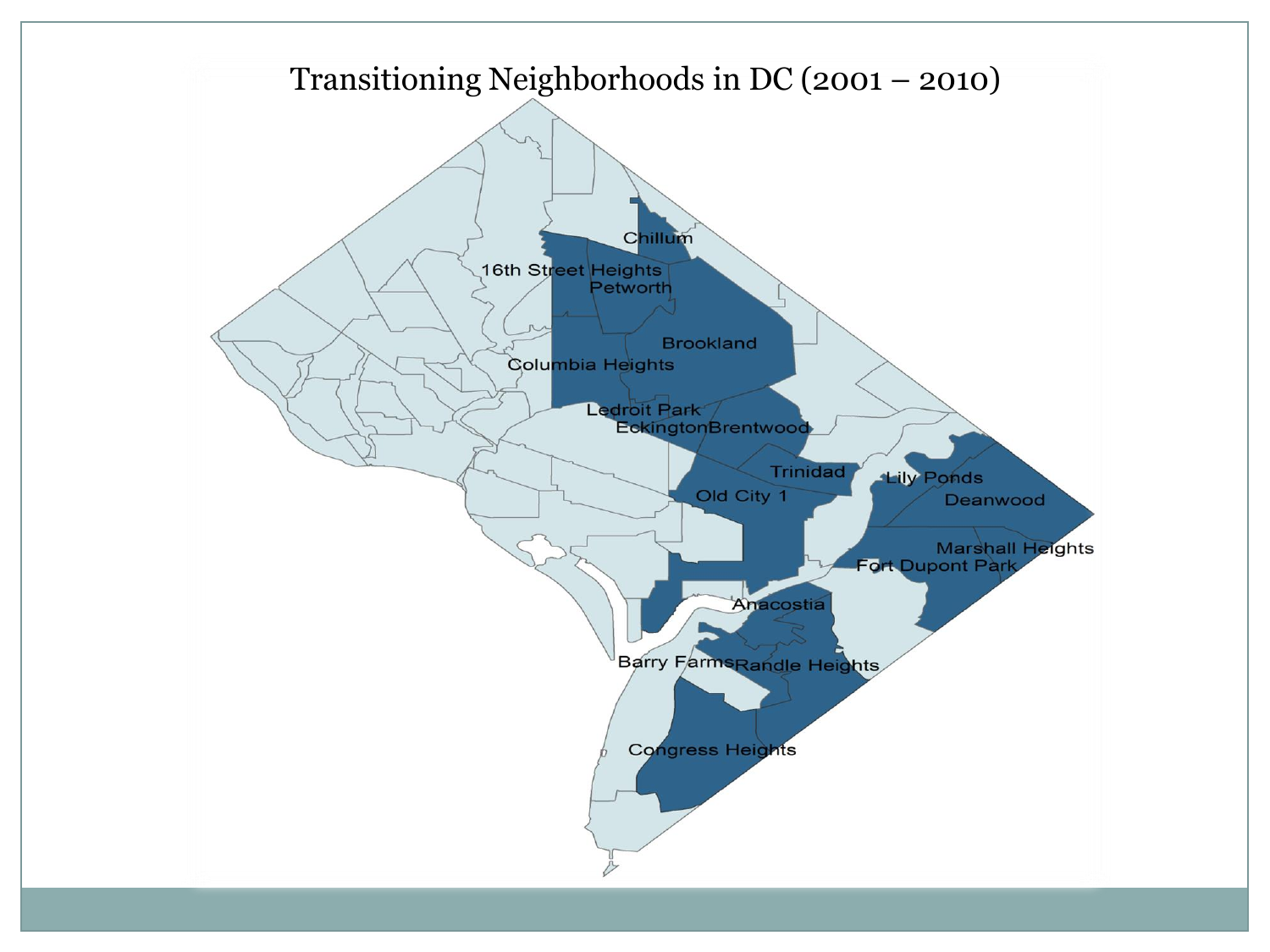### Summary of Major Findings

- 1. There was a fundamental compositional change in population by age cohort in transitioning neighborhoods.
- 2. The configuration of the income earners in the transitioning neighborhoods changed.
- 3. The transitioning neighborhoods accounted for a greater share of residential value.
- 4. There was an increase in the transitioning neighborhoods' tax burden due to high growth in residential property values and residential property tax liability.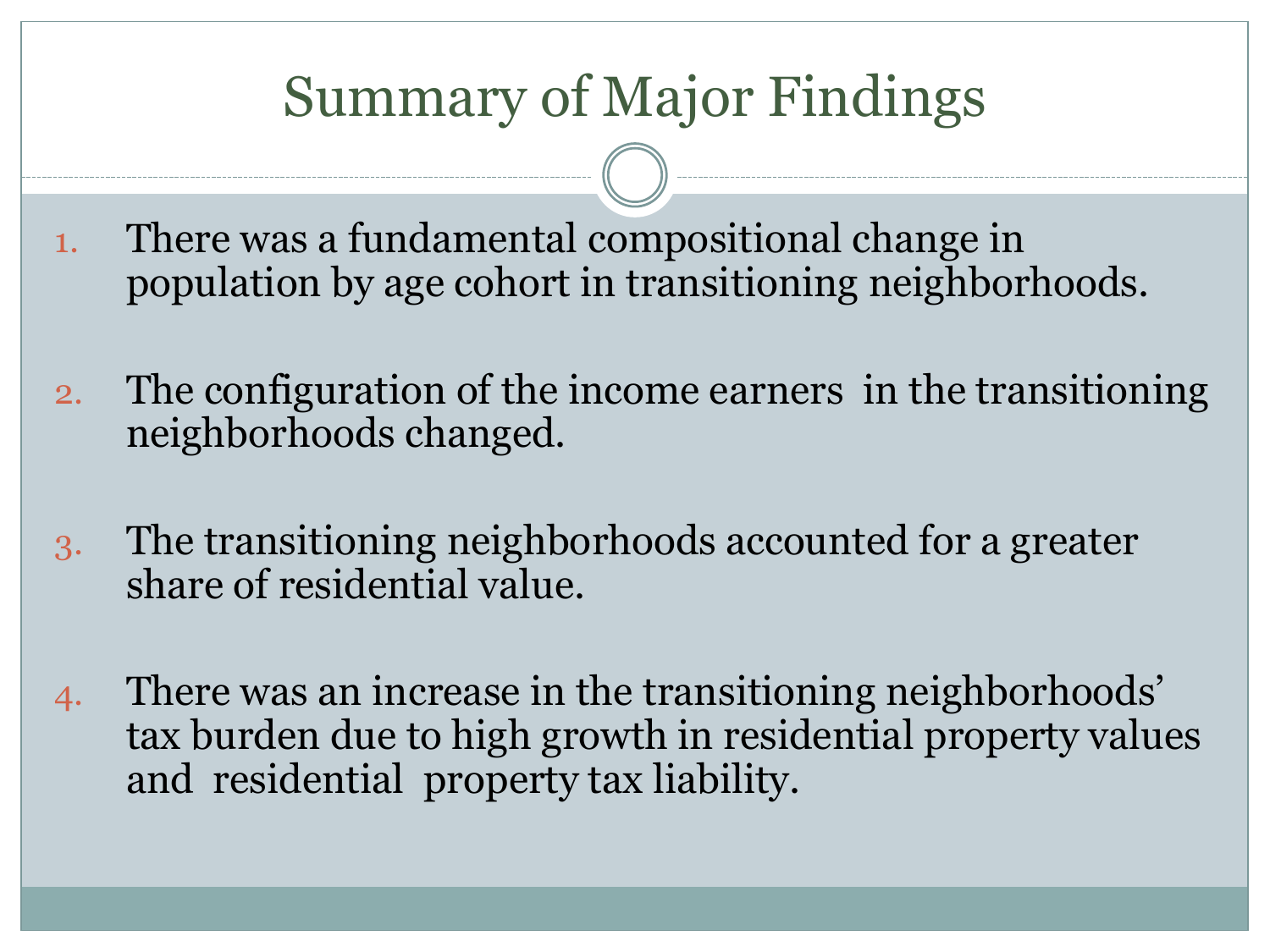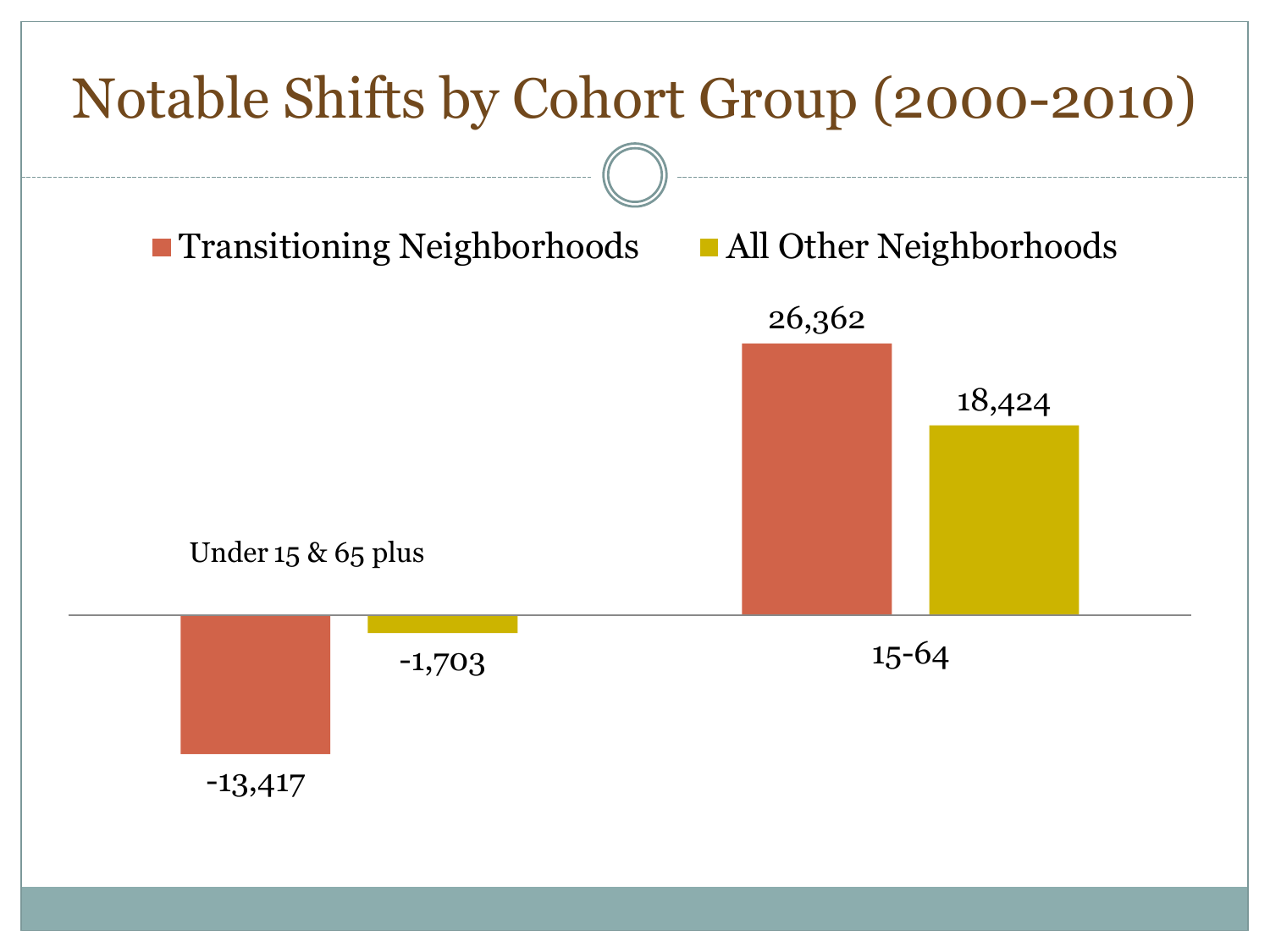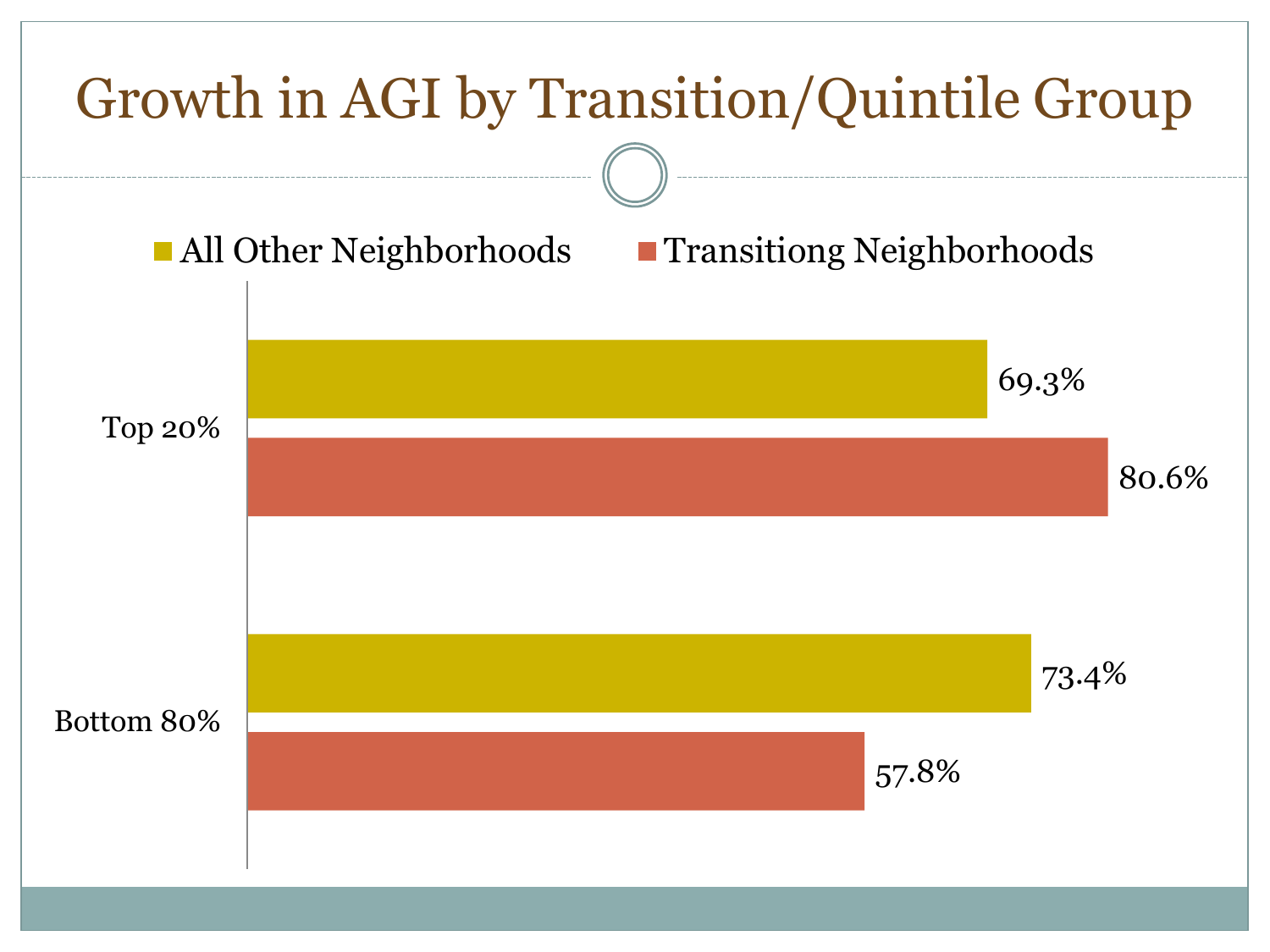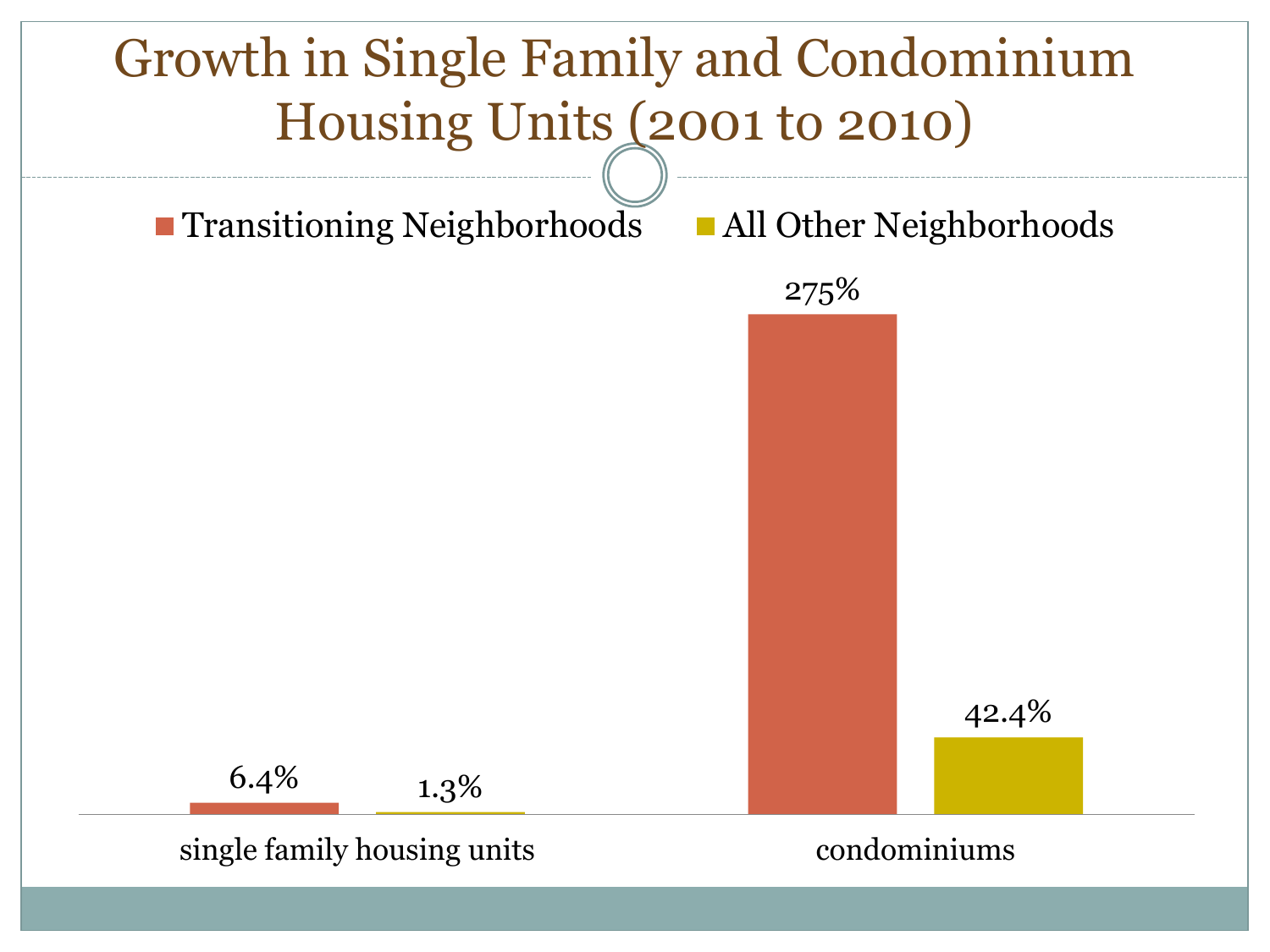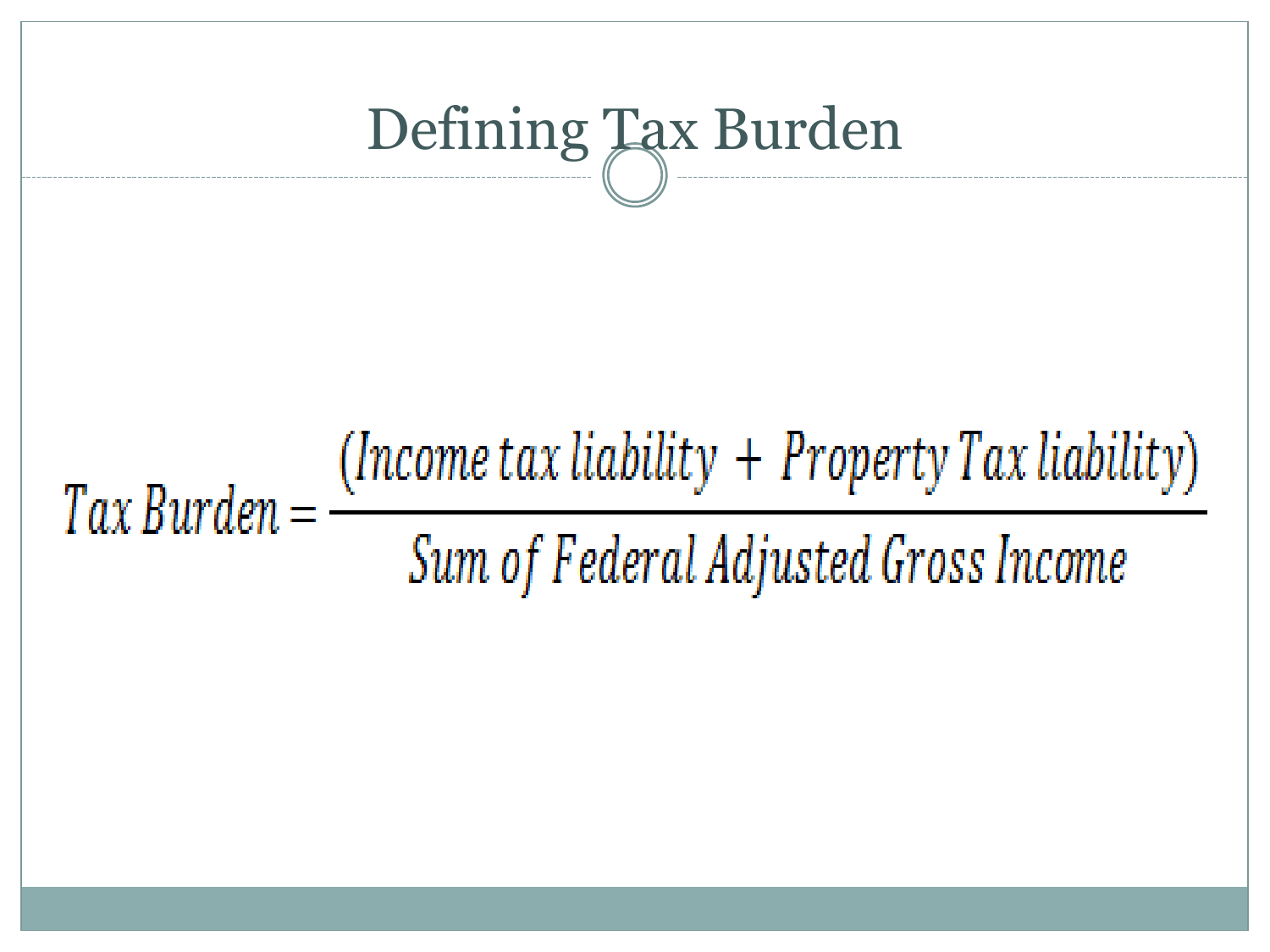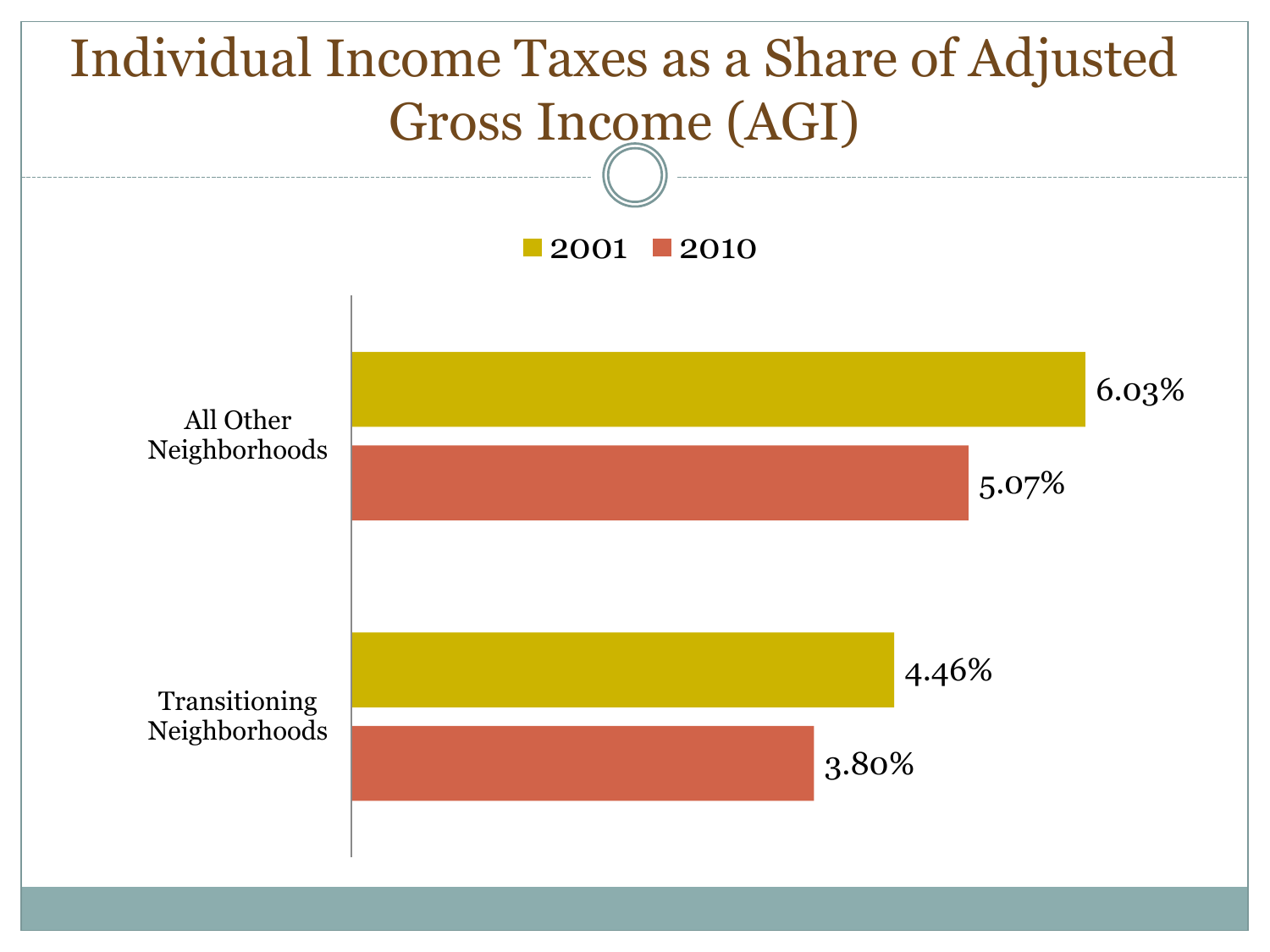